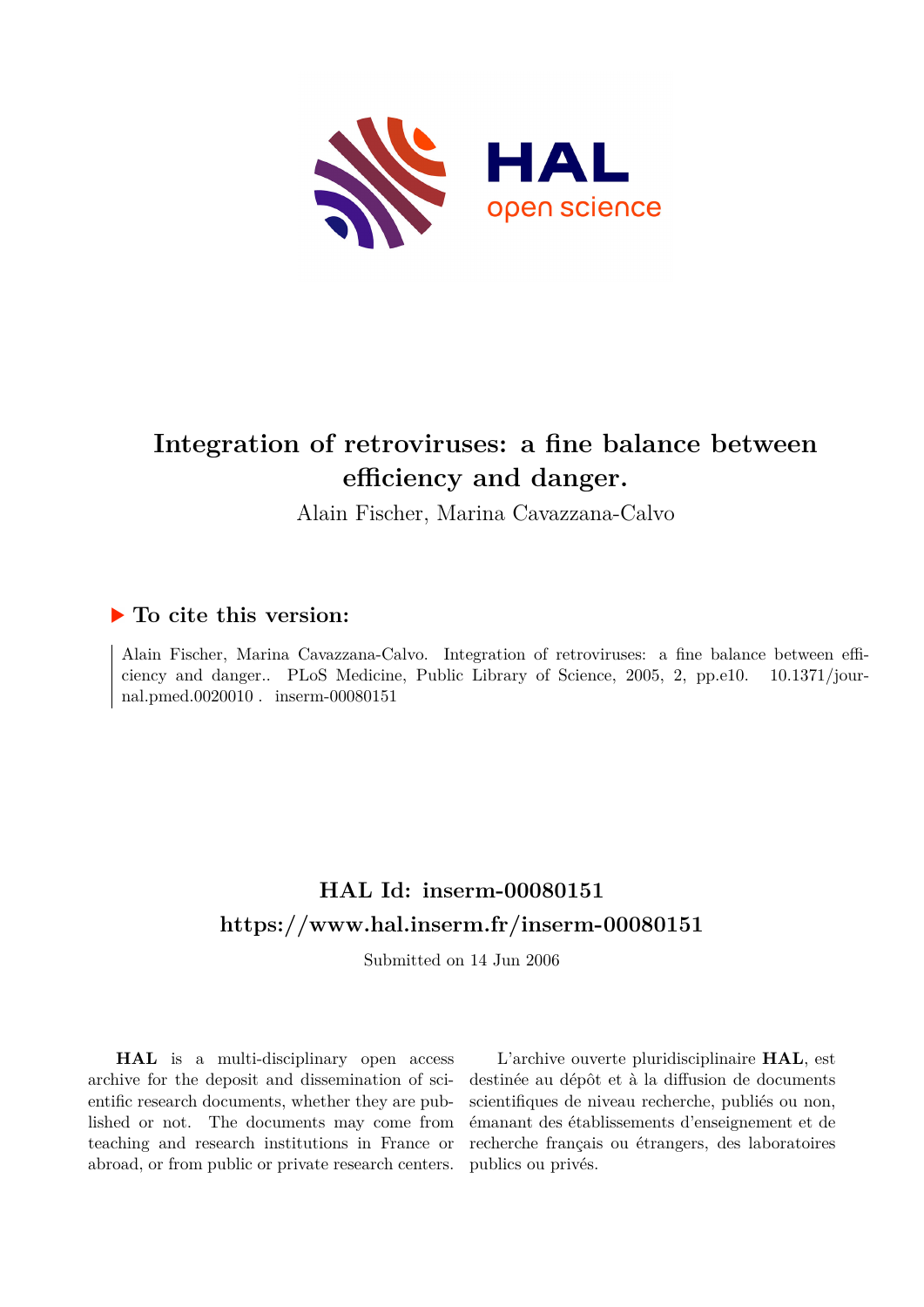#### **Perspectives**

# **Integration of Retroviruses: A Fine Balance between Efficiency and Danger**

**Alain Fischer\*, Marina Cavazzana-Calvo** 

 $\begin{array}{c} \displaystyle\bigcap_{\text{no~of~the~key~characteristics}} \hspace{-2mm}\text{of~retroviruses~is~their~ability} \hspace{-2mm}\text{to~integrate~a~copy~of~the} \hspace{-2mm}\text{DNA reverse-transcribed from their} \end{array}$ of retroviruses is their ability to integrate a copy of the viral RNA genome into host cell DNA. This integration is mediated by a preintegration complex (PIC) comprising viral DNA, reverse transcriptase, and integrase, as well as poorly characterized host proteins [1]. It is this property that makes retroviruses good vectors for the transfer of therapeutic genes, and many such vectors have been made.

#### **Stages in Vector Development**

Early vectors included those derived from murine oncoretroviruses (RVs) such as murine leukemia virus (MLV). A limitation of these viruses was that their PIC requires that the nuclear membrane is dissolved so that the PIC can come in direct contact with host cell DNA; hence, there is efficient integration only in dividing cells. Later

The Perspectives section is for experts to discuss the clinical practice or public health implications of a published study that is freely available online.

vectors were based on lentiviruses (LVs) such as human immunodeficiency virus and simian immunodeficiency virus (SIV), whose PIC can penetrate into the nucleus so that integration can occur in nondividing cells that are in the G1 phase of the cell cycle.

#### **Insertional Mutagenesis**

MLV-derived vectors have been used with success to achieve sustained correction of two forms of severe combined immunodeficiency (SCID)-SCID-X1 (Gamma-c deficiency) [2] and adenosine deaminase deficiency [3]. In both cases, hematopoietic progenitors were infected out of the patient's body with nonreplicative MLV-derived vectors. However, integration carries the risk of insertional mutagenesis. This mutagenesis has been demonstrated in the chicken by using replicative RVs. RV integration close to protooncogenes has been shown to induce their activation, leading to tumorigenesis. Nonreplicative MLV vectors have also been reported to induce insertional mutagenesis in a murine model [4] and, more worryingly, in two patients from the

SCID-X1 trial [5]. In both instances, it is suggested that cooperation between vector-associated transgene expression (dLNGFR in one case and common Gamma chain in the other) and long

**Citation:** Fischer A, Cavazzana-Calvo M (2005) Integration of retroviruses: A fine balance between efficiency and danger. PLoS Med 2(1): e10.

**Copyright:** © 2005 Fischer and Cavazzana-Calvo. This is an open-access article distributed under the terms of the Creative Commons Attribution License, which permits unrestricted use, distribution, and reproduction in any medium, provided the original work is properly cited.

**Abbreviations:** LV, lentivirus; MLV, murine leukemia virus; PIC, preintegration complex; RV, murine oncoretrovirus; SCID, severe combined immunodeficiency; SIV, simian immunodeficiency virus

Alain Fischer is Professor of Pediatric Immunology and Head of the Pediatric Immunology Department and the Inserm Research Unit 429 at Necker University Hospital, Paris, France. Marina Cavazzana-Calvo is Professor of Hematology and Head of the Biotherapy Department at Necker University Hospital, Paris, France.

\*To whom correspondence should be addressed. E-mail: alain.fischer@nck.ap-hop-paris.fr

**Competing Interests:** The authors declare that they have no competing interests.

**DOI:** 10.1371/journal.pmed.0020010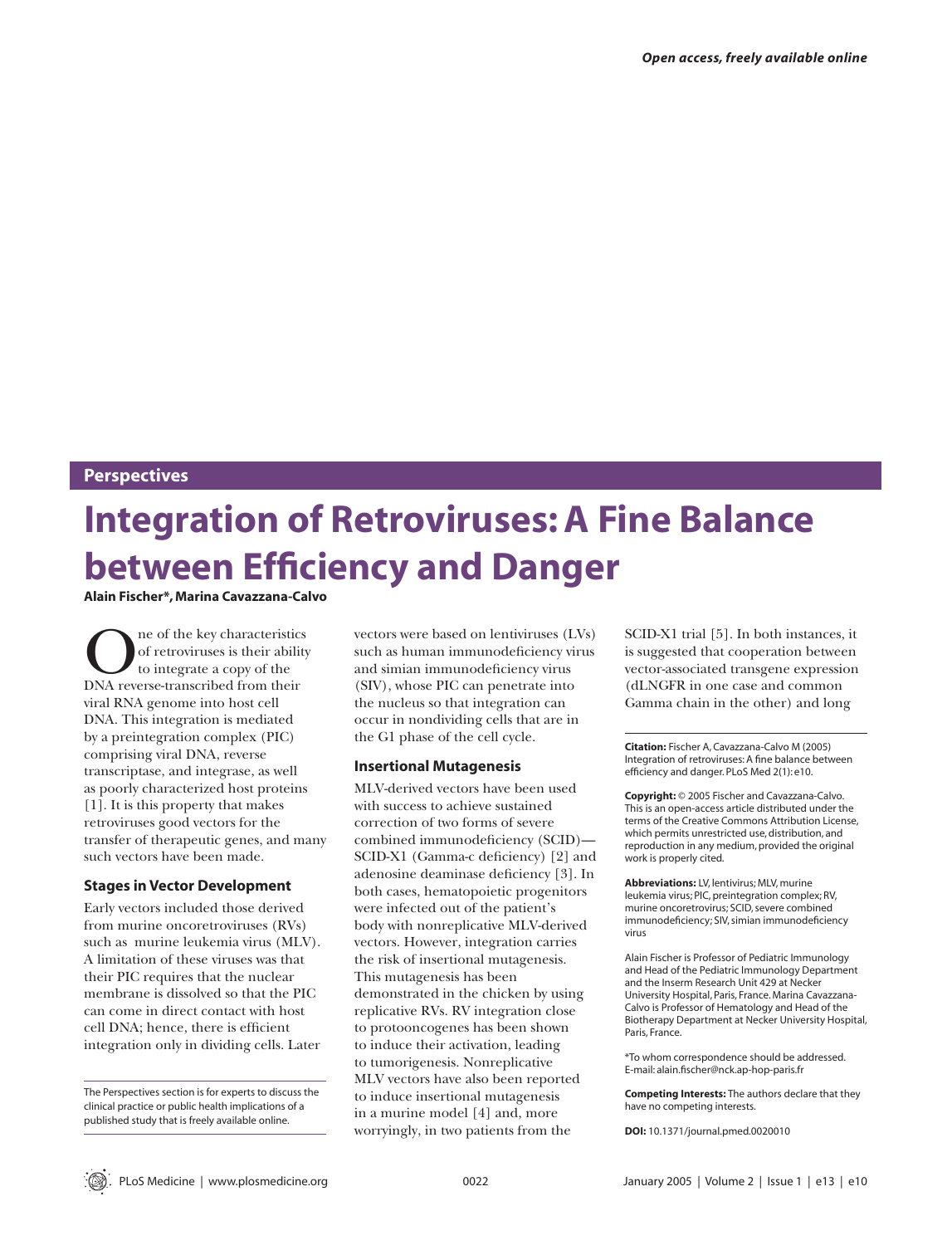terminal repeat–driven enhancement of protooncogene expression (*evl-1* and *LMO-2,* respectively) was responsible for aberrant clonal proliferation. No such events have been reported yet in the use of LV vectors in experimental settings.

#### **Sites of Retroviral Integration**

It was initially believed that integration of retroviruses occurred randomly, but the advent of technology allowing the assessment of RV or LV integration into host cell genomes has led to a reassessment of this assumption. Using a combination of ligation-mediated polymerase chain reactions and sequencing of amplified integration sites (unique sequences made from the viral long terminal repeat and the host-genome-associated sequence), it is possible to determine all the integration sites that can be found in a given transduced cell population (or its progeny). Exact mapping can be done back to the human (or relevant animal) genome database. However, even this methodology may not detect all of the integration sites present in a given transduced cell population.

Key papers have determined the "rules of the game" for RV and LV integration into a variety of cell lines [6,7,8]; these rules seem to differ between the virus types. In both cases, however, the integration pattern is not random. RV integration tends to be close to transcription start sites of active genes—close enough to regulatory sequences to potentially exert a long terminal repeat–mediated enhancer effect [7,8]. By contrast, LVs integrate mostly in transcription units, with a preference for actively transcribed genes, but do not target the region downstream of transcription start sites [6,8]. These data indicate that there are virusspecific PIC-associated determinants that cause specific targeting with the host cell genome. However, much remains to be done to identify viral factors and host ligands involved in these interactions.

Data from these pioneering papers were obtained by in vitro infection of mature cells or cell lines with the relevant RV or LV [6,7,8]. However, it is possible that the pattern of integration might differ in other cell subsets, particularly immature cells such as hematopoietic progenitors. In



DOI: 10.1371/journal.pbio.0020423.g002

**Figure 1.** Distribution of MLV and SIV Integration Sites within a 60-kb Window Centered on Transcription Start Sites

The vertical arrow points to 0 kb. Each gray bar corresponds to the percentage of SIV integration sites within a 5-kb interval, and black bars correspond to the percentages of MLV integration sites in a 5-kb interval. The distribution of a set of 65,000 in silico– generated random integration sites is represented by the dashed line. (Source: [9].)

fact, as shown by Mitchell et al. [8], infection of mature cells of different tissue types leads to a partially distinct pattern of integration sites related to the set of genes transcribed in these different cell types [8].

#### **In Vivo Models**

In a paper published in last month's *PLoS Biology,* Hematti et al. [9] took the in vivo analysis further by analyzing the pattern of integration sites in cells derived from simian hematopoietic progenitor cells transduced either with a RV (MLV) or a LV (SIV) vector and transplanted into monkeys. This experimental setting is the closest possible to human trials. The results essentially confirm the nonrandom insertion pattern of both types of vectors as shown by the analysis of cell lines transduced in vitro. The analysis showed the Gaussian distribution of insertions centered on the transcription start site—thus very close to regulatory elements—of RV (Figure 1), and the preference of LV for the transcription units, with a concentration of integrations into some gene-dense regions [9]. A study such as this is therefore a useful piece of preclinical work that will help the interpretation of the analysis of clinical samples.

Similar data were also obtained by Laufs et al. in the analysis of a set of RV integration sites into human hematopoietic progenitors xenotransplanted into immunodeficient mice [10]. It thus appears that the overall distinct pattern of RV and LV integration could be independent of transduced cell types (immature versus differentiated, and tissue type). However, the targeted genes could differ considerably depending on the set of genes expressed in the target cell. Several parameters could potentially influence the transcription profile in a clinical setting, including stage of cell maturity, tissue type, ex vivo transduction culture conditions, patient age [5], underlying genetic disease, and any modification of the vector.

#### **Designing Future Vectors**

 It will thus be essential to build a free, accessible database incorporating all relevant information gathered from both experimental and clinical settings. In this respect, information gathered from the SCID-X1 and adenosine deaminase deficiency trials is awaited with great interest. Combining all available information will be the only way to determine the frequency of